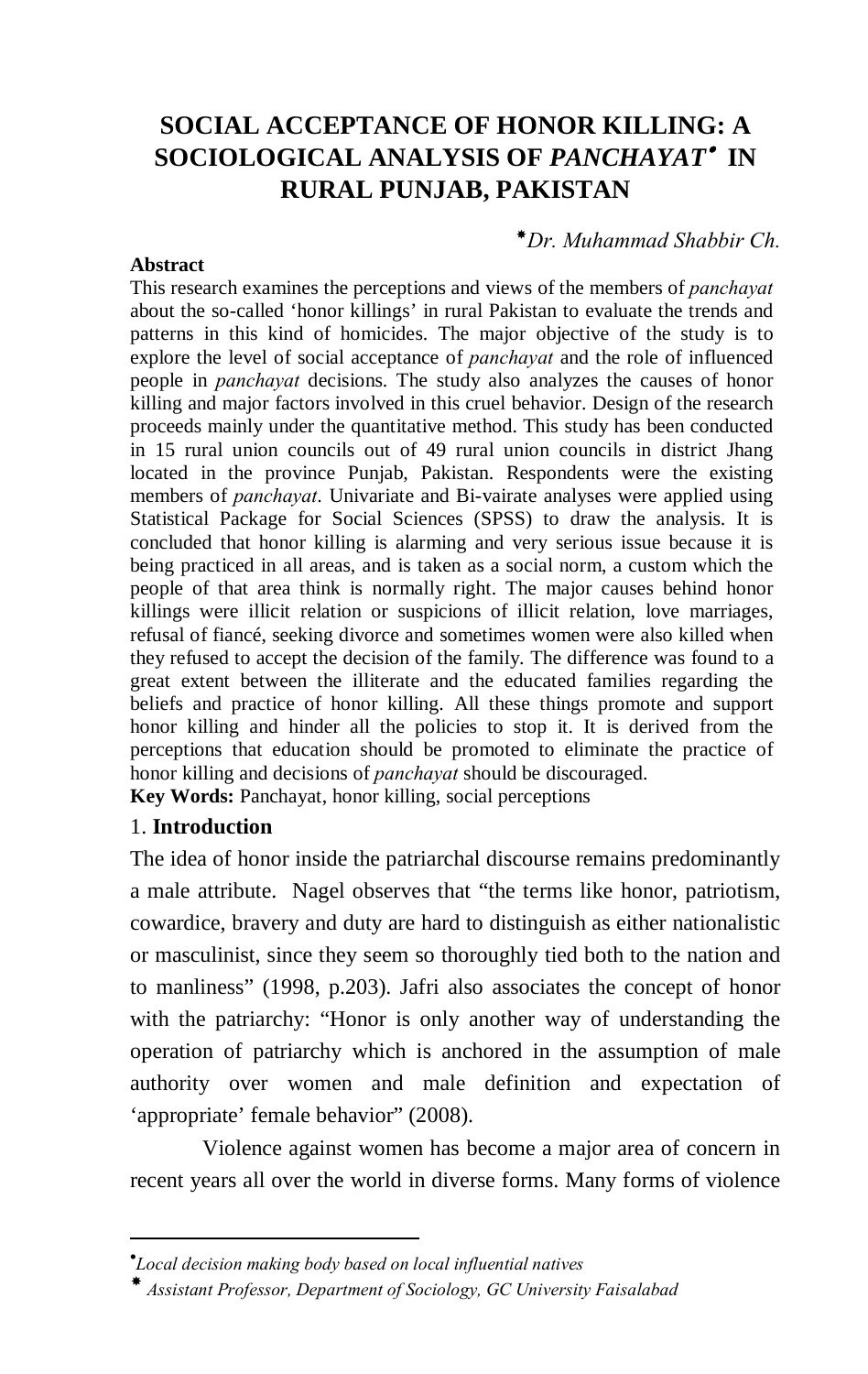are deep-rooted in our culture which is not recognized as violence by the larger section of our society. These forms may range from domestic violence and sexual harassment to rape and honor killing. Honor killing is one of the most heinous violence against humanity because it ends the life of the victim. Murder is defined as the willful (unlawful) killing of one human being by another" (Federal Bureau of Investigation, 2000). A female honor killing is "a woman is killed for her actual or perceived immoral behavior" (Hassan, 1999).

#### **1.2 Historical Explanation of Honor Killing**

The exercise of honor killings has a long genealogy and it emerged with the appearance of male-controlled (patriarchal) social structures throughout Asia and Europe where the honor of the family is based on sexuality of women. The survival of most of the tribal and agrarian societies was based on the control over means of production such as livestock and land and modes of reproduction that is "female".

In order to confirm the preservation of lineage, form the paternity of offspring and the privileges to possession of property the regulation of a female's sexuality and the protection of her chastity was imperative. Fundamentally, then, the respect of a family resided in its property (land) and its women, the concepts of honor and shame came to be connected to these belongings: males would murder to guard their property and they would kill to protect their women and they would murder the women if the code of sexual interactions was violated. The tradition of honor killings hence appeared as key element in the code that organized human associations in communities and it is still exercised in many areas of the world (Malik, 2001).

In some conservative societies, women are still considered the way of all evils and men are deemed innocent and pure. "Zan, Zar, Zameen" (woman, money, land) were considered the sources of all evils in human societies. In male dominated societies, woman's personality is determined according to the masculine wishes. If she is non-compliant, she is punished through beatings, isolation, and virtual imprisonment and even murder (Barohi, 2006).

As Pakistan is an agricultural state, feudalism remained powerful throughout its history: feudals are the superior heads of the *biradri* (community), define their own structure of justice (jirga and panchayat),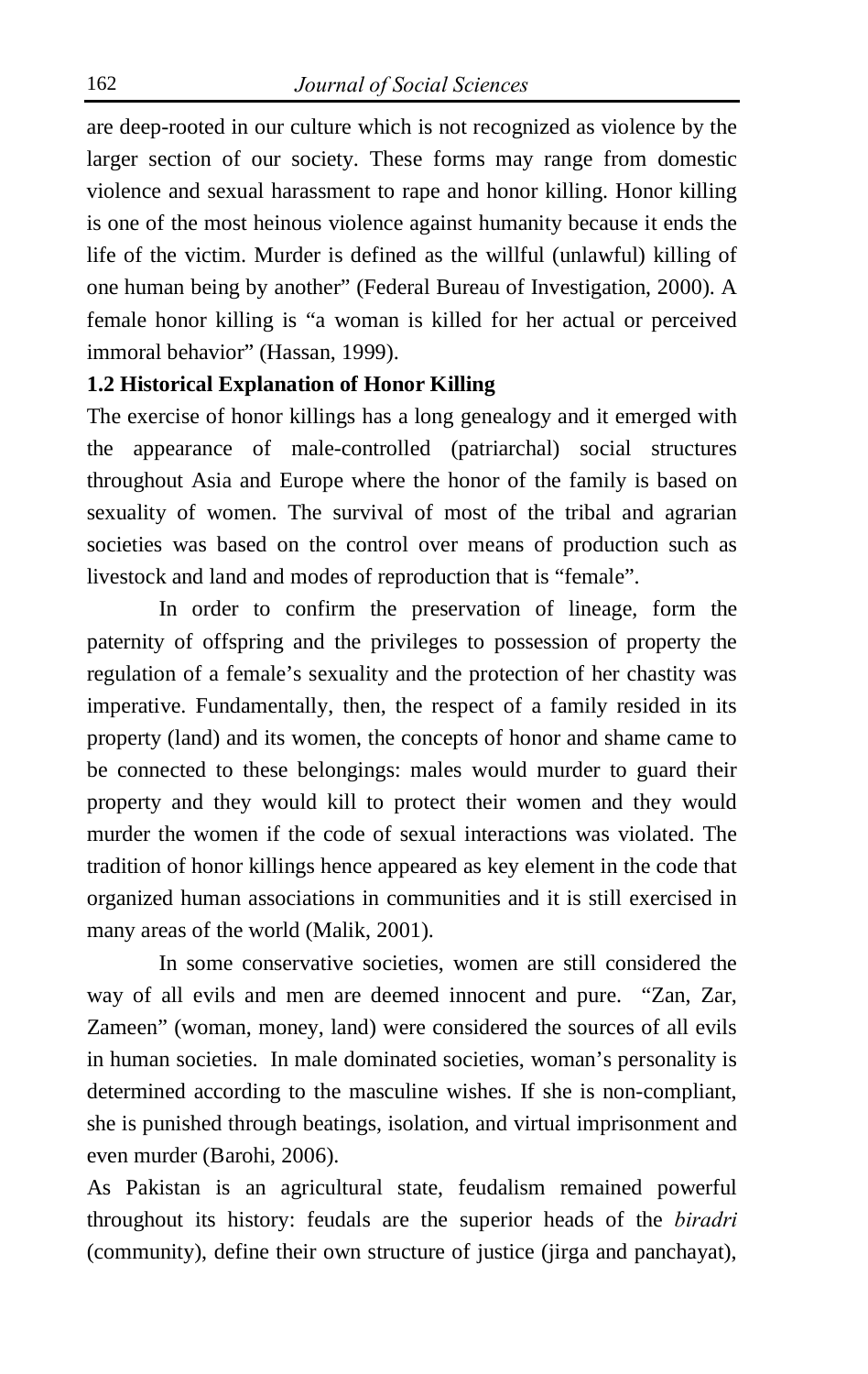lay down their own laws, in which their definition of honor is different from that of formal law. In feudal societies the code of conduct for women is very strict: death occurs in the name of honor when a woman violates any of these laws. It is significant that women are usually ignorant of social structures, where as their lives are controlled by casual laws (both as behavioral code of conduct and as formal system of justice). Movement of women is delimited and prohibited, female is rampant, and where the official language of the country is different from that of sub-state clans, women end up like frogs in the well (Shaheed, 1998).

Women rights are constructed locally as a result of conflicts which were decided by the local Jirgas. Broadly speaking, from the gender rights perspective, women are made subjects of conflicts before jirgas in two main ways: firstly, as transgressors of social norms, where women's infidelity and immorality (marriage by choice, illicit relations, seeking of divorce and being raped) are the direct subject matter of the dispute and the aggrieved party – the family of the woman, is seeking a decree against her and her abettor (usually a paramour or husband of choice etc.). Secondly, women are considered a commodity by the members of the jirga to be traded at the time of sentencing as compensation, regardless of the nature of the dispute (Irfan, 2008).

### **1.3 Sociological Significance**

The issue of honor killing is today's lived reality for which Pakistan has been recipient of heavy criticism from all over the world. The research shows that the rate of honor killing is increasingly affecting the population because of its magnitude, frequency and severity. The family institution is considered very important in Pakistani society. Honor killing violates human rights and stigmatizes the family making its survival difficult in the community. It creates the problem of prestige and marriage for other members of the family. Universal Declaration of Human Rights constitutes the freedom of an individual as follows:

> Everyone has the right to *life, liberty and security* of the person. Men and women of full age without any limitation due to *race, nationality or religion*, have the right to marry or to have a family. They are entitled to equal rights as to marriage and its dissolution. Marriage shall be entered into only with the free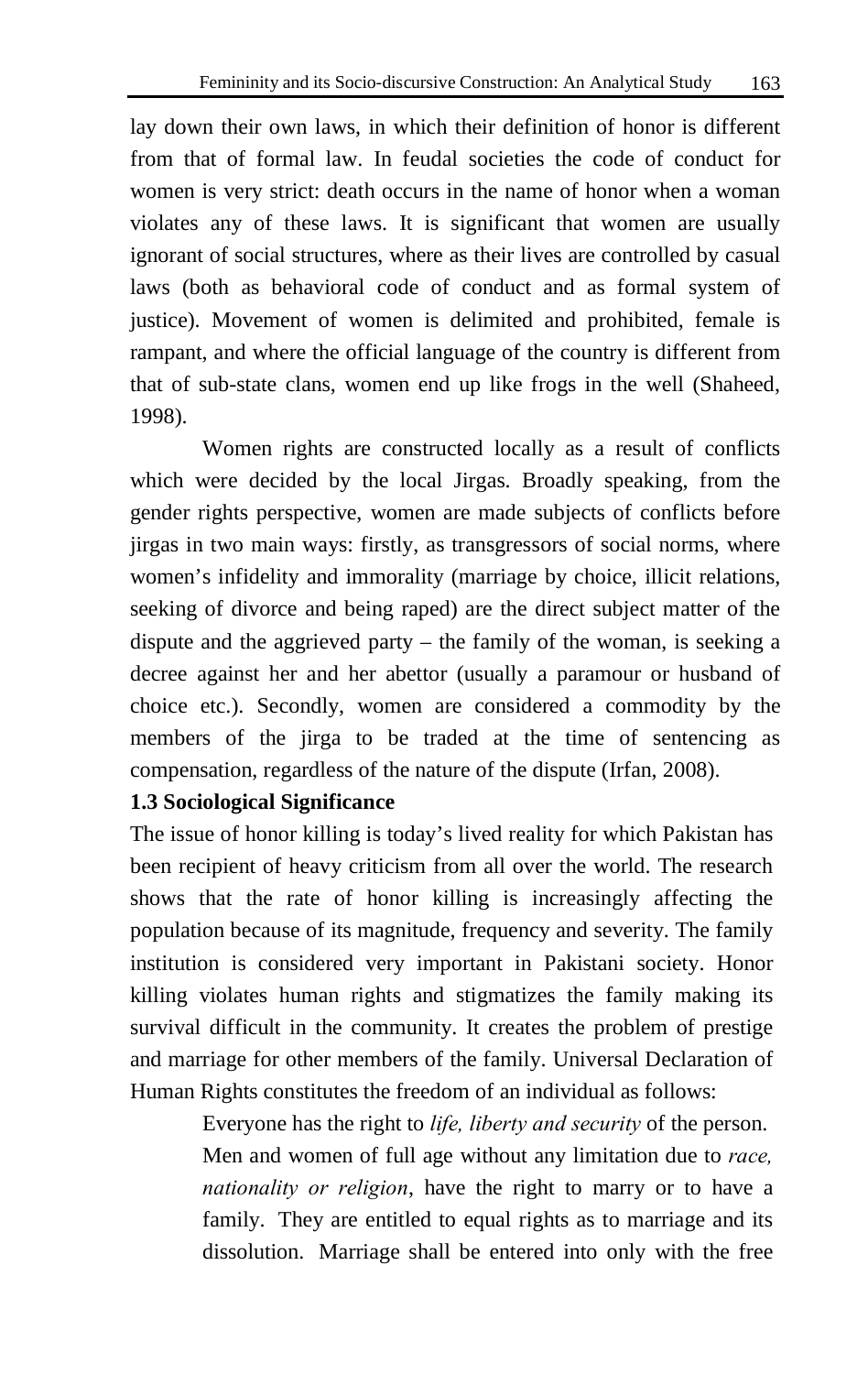and full consent of the attending spouses. The family is the natural and fundamental group, unit of society and is entitled to protection by society and state (Declaration of Human Rights, 1948 Article 3&16).

In Pakistan there has been little research on honor killing especially in central Punjab. This study will fill the gap about the knowledge of honor killing. It is a social phenomenon that is affecting the society socially and physically. This study will give the information about societal and cultural norms of central Punjab regarding honor killing.

### **1.4 Objectives of the Study**

- 1. To study the socio-economic characteristics of the respondents.
- 2. To explore the factors behind the honor killing.
- 3. To find out why honor killing is socially approved phenomenon.
- 4. To find out whether this practice is being utilized for other ulterior purposes.
- 5. To suggest some suitable remedies to overcome this inhuman 'justice' system.

# **2. Review of Literature**

Lala Hassan conducted a consultation meeting entitled "Call to Plug Legal Loopholes in Cases of Honor Killing" published in Dawn news (2009). In this article different speakers from different fields of life spoke on this issue. The speakers said honor killing was not considered to be a serious crime due to socio-cultural practices, and that in some cases it was even considered necessary to maintain the honor of a family or tribe. SSP Abdul Khalique Shaikh said that honor killings were mostly stage dramas that scripted well before the crime is committed, as it is decided beforehand who would be the complainant in the FIR, who would be witnesses, and who would be the accused. He added that most of these would normally be 'close relatives'. SSP Shaikh pointed out that in many cases a jirga was held to decide what was to become of an honor killing case. The representative of Aurat Foundation said that honor killing was not considered to be a serious crime due to socio-cultural practices, and that in some cases it was even considered necessary to maintain the honor of a family or tribe.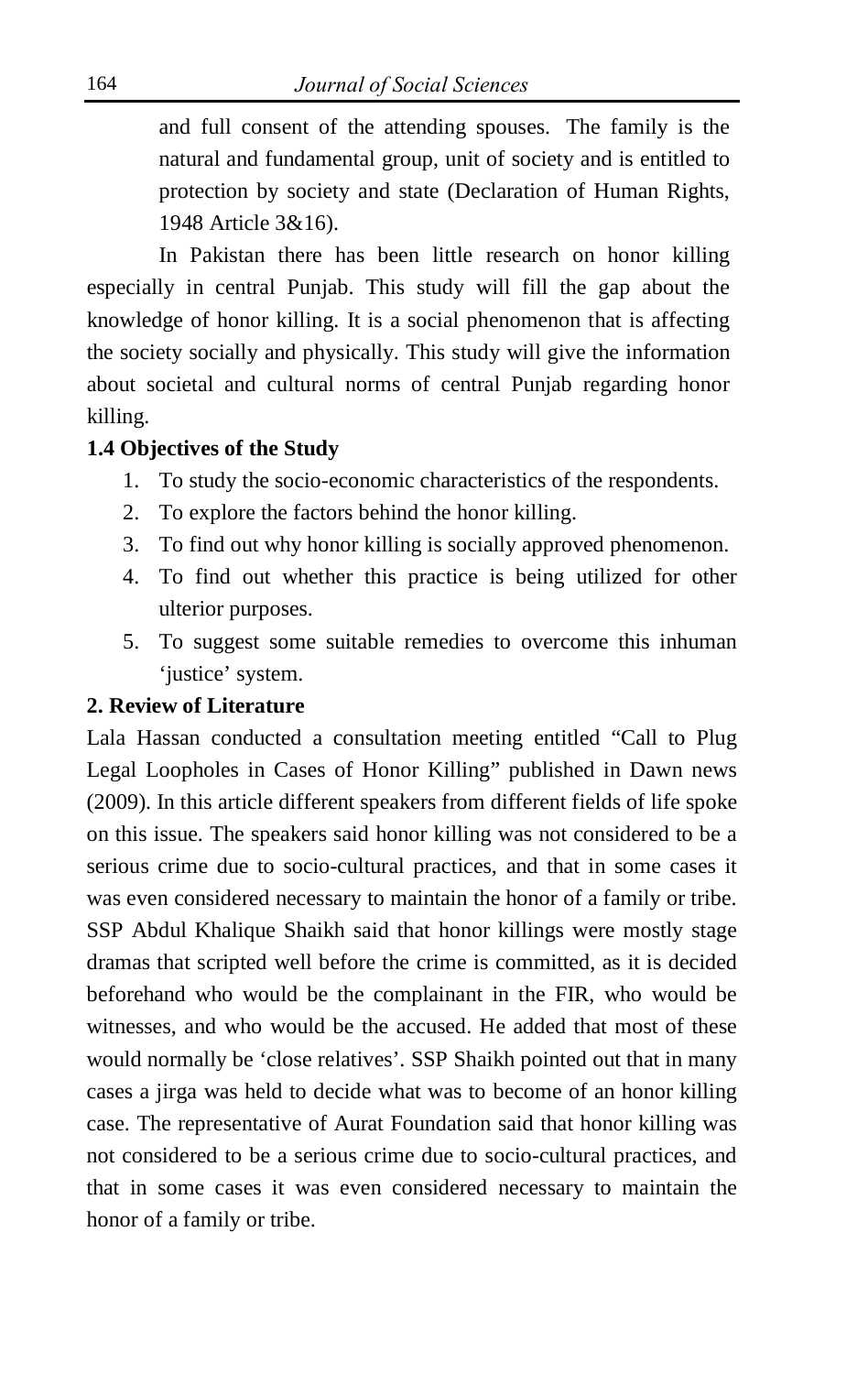Nasrullah e*t al.*(2009) reported in their study *The Epidemiological Patterns of Honor Killing of Women in Pakistan* that majority of the women killed in the name of honor were married. The main reason behind honor killing was the extramarital relation. All the women were killed by their husbands, brothers and other close relatives. The weapons used for killing were firearms, stabbing, axe, edged tool and strangulation**.**

Akmal (2008) conducted a study on "Socio-Cultural Causes of Murders: A Focus on the Motivational Aspects" and formulated the theoretical framework which includes the concepts and ideas of Sutherland's theory of Differential Association. He concluded that there are three types of reasons: First, the basic reasons or reasons before the reasons are ambiguous explanation of matters, conservative customs and traditions lack of justice, lack of religious control etc. Secondly, main reasons such are family conflicts, marriage issues, land disputes, emotional disturbances, illicit relations, sectarianism etc. It is a fact that almost all the individuals in the society are facing these problems but few of them commit murders. Thirdly, there are decider reasons which are as, there are two forces acting upon each individual before he makes his decision on any issue. First is motivating force and second is defending force. Murder is the result of excess of motivational forces towards the (deviant behavior) murder.

[Tandon](http://www.kushtandon.squarespace.com/) (2008) said in his article "Interviewing Partition Survivors" that at the time of the 1947 Partition men of Singh's family decided it was better to kill the women than have them fall into the hands of Muslim mobs. These honor killings: where women were killed by male members of their families to prevent them being raped by communal mobs and in the Sikh community thousands of women were killed for this reason. The men were not facing certain death, even if those women who survived after being raped their families could face ostracism. Zahid (2008) conducted a study on "A Sociological Investigation into the Behavior of the Murderers in District Jail Faisalabad" she concluded that majority of the respondents were illiterate, living in joint family system and belong to rural areas. She found that major causes of murder were old malignancy, rage of revenge, self-defense and the honor matters.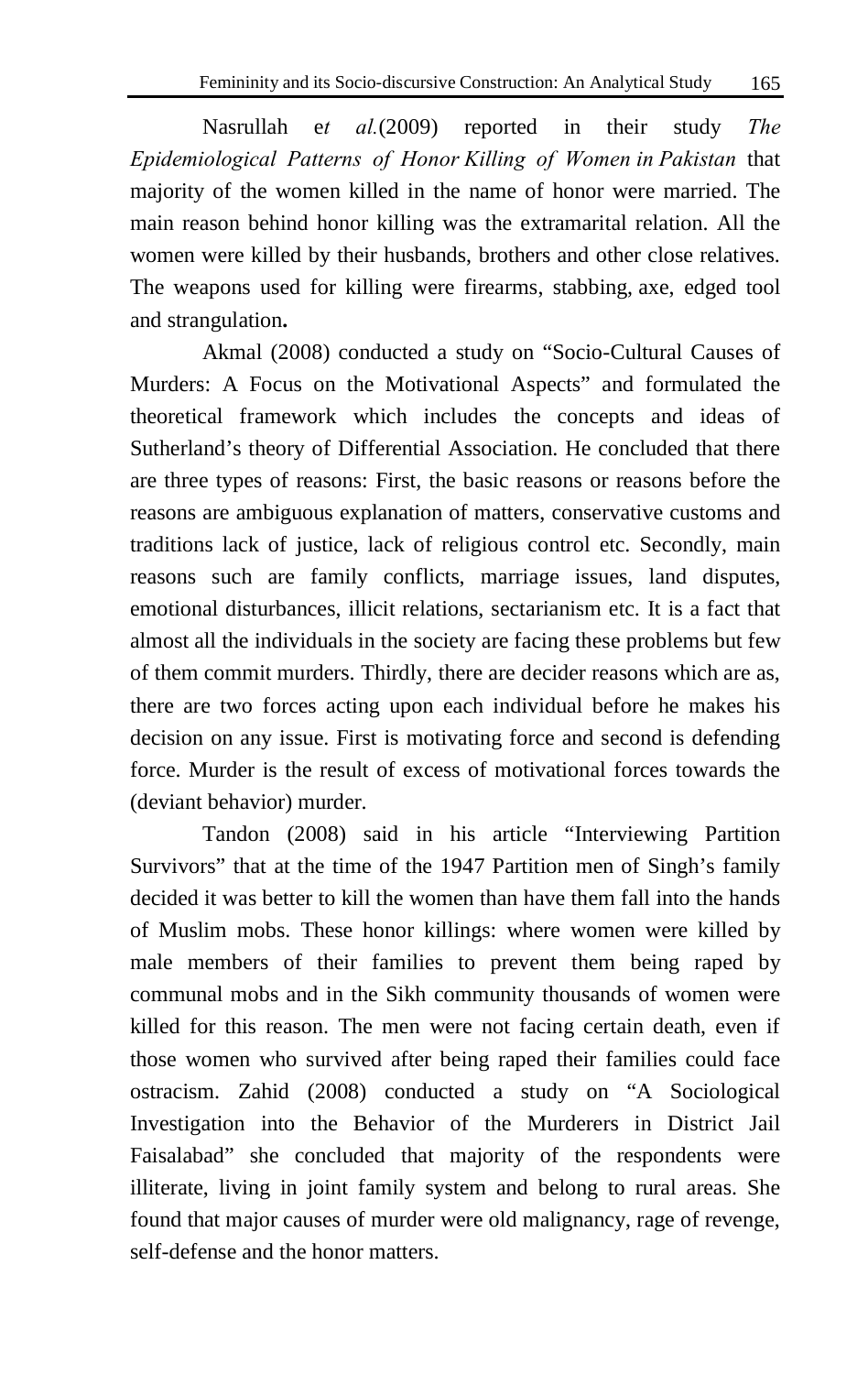Shafaullah (2001) in "Socio-Economic Causes of Murders" concluded that majority of murders took place in rural areas due to land, water and family disputes while honor and revenge were the dominant factors leading to murders. The majority of the murderers did not have the criminal background. The motivation from the local community played a vital role in committing murders. As for as the murder of honor is concerned the murderers justify their act of murder. They stated that it was required by their family and local norms prevailing in their areas. In some cases the respondents told that they were not being rightly involved, some declared that they were innocent and committed murder because they were forced to do it. Rizvi (2000) in "Honor Killing Rises in Pakistan despite State and Religious Opposition" said that mostly women are killed by their brother, father, husband and other close relatives because the women had been interacting with men other than their relatives. He said that this tradition has been in practice in rural areas for centuries and now it is becoming more and more visible in urban centers also. He also concluded that it is not an approved act by the religious leaders.

Akram (1997) reported in his study entitled "A Sociological Investigation into the Reasons for Murders in Punjab" that gain (zar, zan, and zameen), revenge and enmity, sudden quarrel and self-defense were the major causes of murder in rural Punjab, while the gain (zar, zan, zameen) was dominant. Hassan (1995) stated that the practice of men murdering their enemies and subsequently killing one of the women in their family to disguise the affair as an honor killing is also common.

# **3. Materials and Methods**

Present research was designed to explore the perception of panchayat members regarding honor killing in rural Punjab. The quantitative research design was adopted to see the relationship between different variables and the data was collected from the scientifically selected sample with the help of semi-structured interview schedule. The present study aims to know the perception of panchayat members regarding honor killing in rural Punjab. For this research study, panchayatis of the rural area of Tehsil Jhang<sup>[7](#page-0-1)</sup> were taken as a unit. There are total 61 union

 $\overline{a}$ 

 $<sup>7</sup>$  A district of Province Punjab, Pakistan</sup>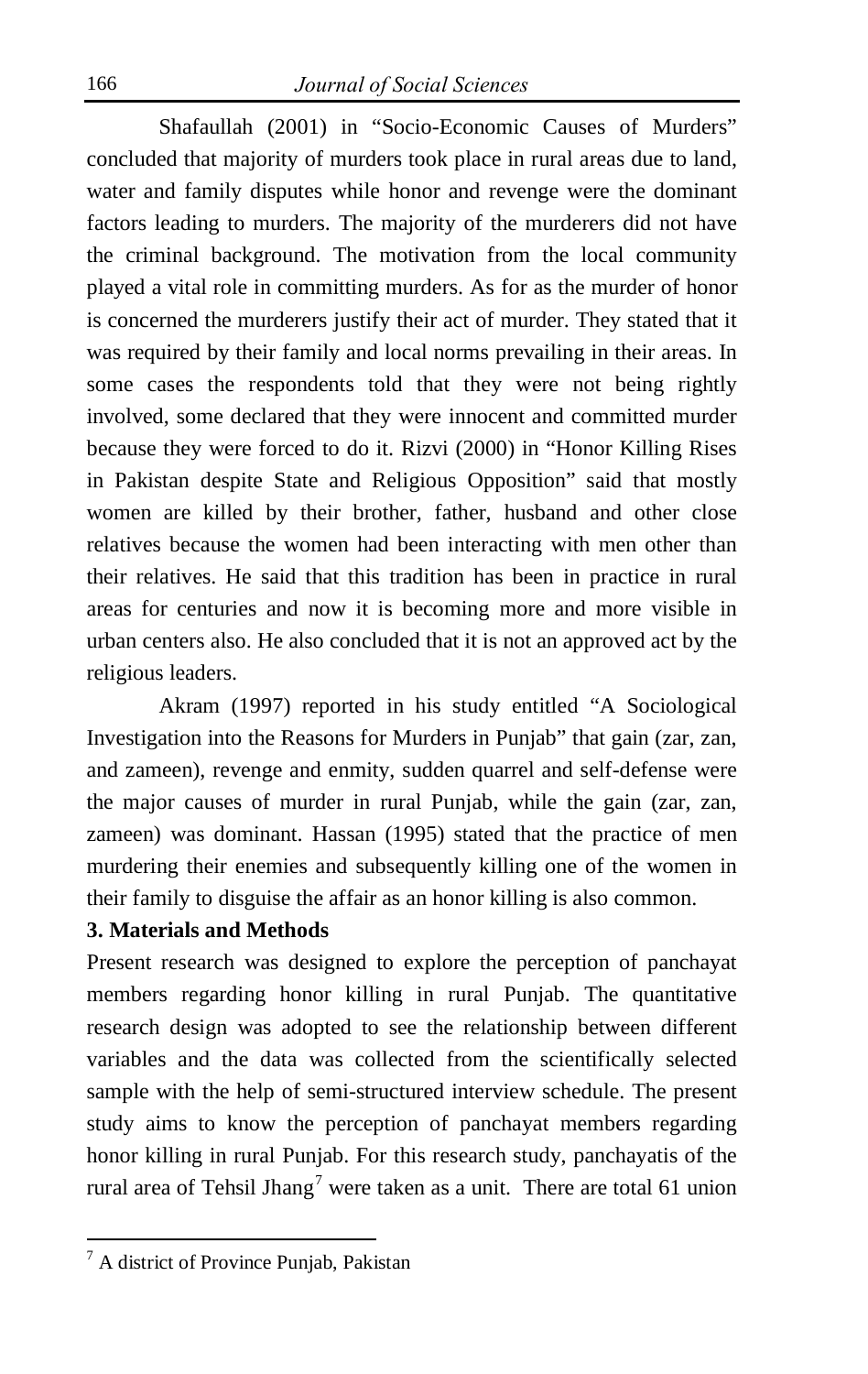councils in Tehsil Jhang. From which urban area consists of 12 union councils, while 49 union councils have rural catchment's area. For the present study 15 union councils out of 49 rural union councils were selected randomly as the universe of the study. Almost every union council consists of about ten to fifteen villages (Local body system, Devolution Plan 2002). For the current study 15 union councils, out of 49 from rural areas, were selected randomly. From these union councils, researcher interviewed all the 50 respondents who were panchayat members, through purposive sampling technique. And this was the sample out of total 49 union council's panchayat members. The interview schedule consisted of structured and unstructured questions used as a data collection tool and prepared in English but at the time of interview the local language was also used to get responses from the respondents. The data was collected in face-to-face situation. Uni-variate and Bi-variate analysis was done through Statistical Package for Social Sciences (SPSS). On the basis of this analysis, the researcher suggested some valuable remedies.

### **3.1 Testing of Hypotheses**

**Hypothesis 1**: If panchayat members themselves believe in the act of the honor killing, this practice will continue**.** 

**Table 1: Association between the beliefs of panchayat members regarding the act of honor killing and the continuity of the practice of honor killing**

| Beliefs of the<br>panchayat<br>members |     | Practice of honor killing will continue | Total |       |    |      |
|----------------------------------------|-----|-----------------------------------------|-------|-------|----|------|
|                                        | Yes |                                         | No    |       | F  | $\%$ |
|                                        | F   | $\%$                                    | F     | $\%$  |    |      |
| Strongly believe                       | 23  | 88.5%                                   | 3     | 11.5% | 26 | 100% |
| Believe to a less<br>extent            | 2   | 28.6%                                   | 5     | 71.4% | 7  | 100% |
| Strongly do not<br>believe             | 1   | 11.1%                                   | 8     | 88.9% | 9  | 100% |
| Do not believe                         | 1   | 12.5%                                   | 7     | 87.5% | 8  | 100% |
| Total                                  | 26  | 52%                                     | 24    | 48%   | 50 | 100% |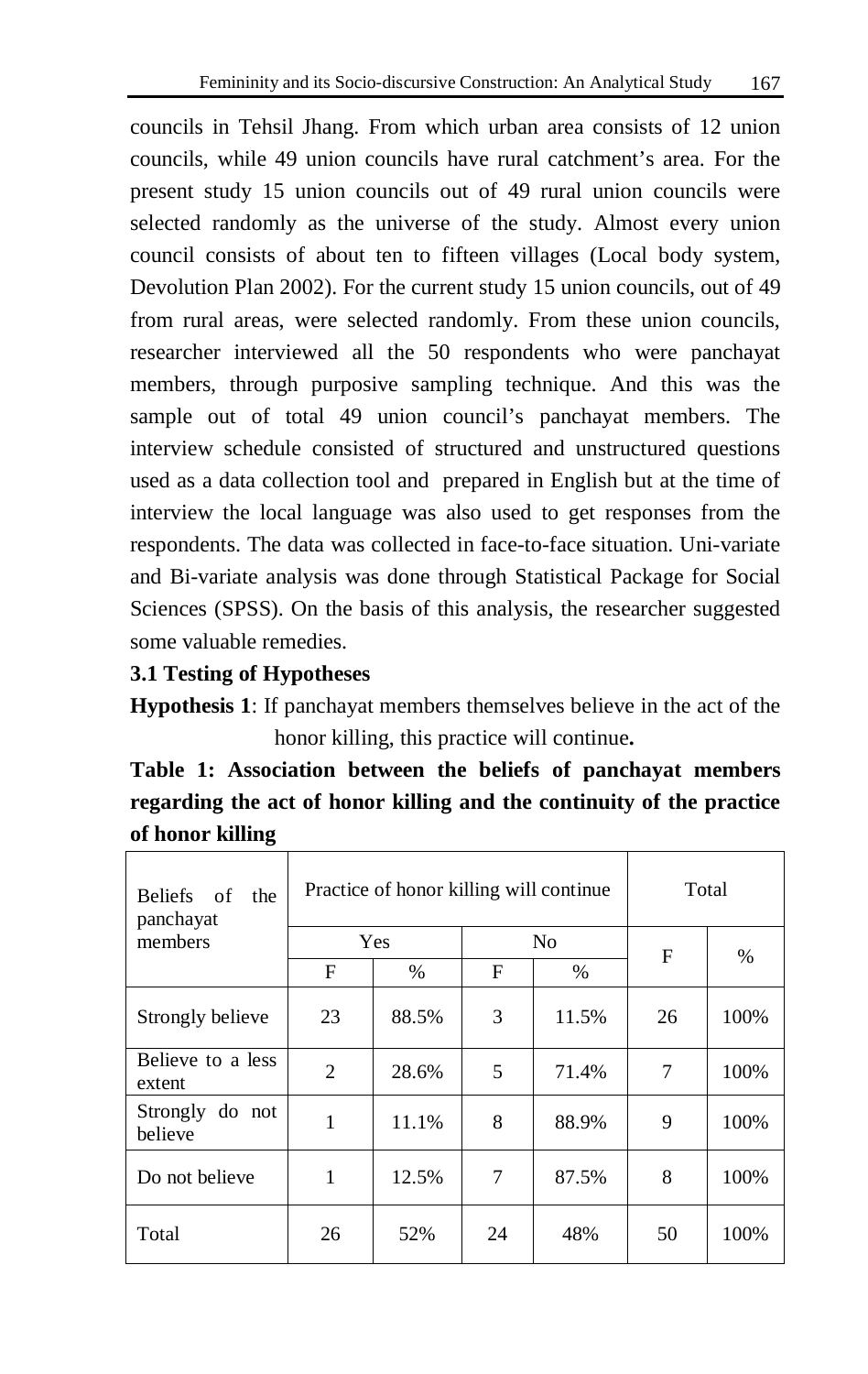Chi square=30.139 Significance= .000 Gamma=.914

# **Analysis**

The chi-square value (30.139) shows a highly significant association (P=.00) between the beliefs of the respondents in the act of honor killing, and their opinion that the practice of honor killing will continue. The gamma value shows a positive relationship between the variables. The table shows that if the mature, reputed and dominant personalities are in the favor of honor killer then it will be difficult to control this practice. So the hypothesis is accepted.

**Hypothesis 2:** If honor killing is approved by society as a social phenomenon, this practice will continue.

**Table 2: Association between the opinions that 'honor killing' is approved by society, and the continuity of the practice of honor killing**

| Approved by<br>society |                | Practice of honor killing will<br>continue | Total |       |    |      |
|------------------------|----------------|--------------------------------------------|-------|-------|----|------|
|                        | Yes            |                                            | No    |       | F  | $\%$ |
|                        | F              | $\%$                                       | F     | %     |    |      |
| Approved               | 24             | 64.9%                                      | 13    | 35.1% | 37 | 100% |
| <b>Not</b><br>Approved | $\overline{2}$ | 15.4%                                      | 11    | 84.6% | 13 | 100% |
| Total                  | 26             | 52%                                        | 24    | 48%   | 50 | 100% |

Chi square=9.43 Significance= .002 Gamma=.821

# **Analysis**

The chi-square value (9.43) shows a highly significant association (P=.00) between the opinion that 'honor killing' is approved by society, and the continuity of the practice of honor killing, and the gamma value shows a positive relationship between the variables. The table shows that if the people believe that honor killing is approved by society, it will continue. So the hypothesis is accepted.

# **3.2. Major Findings**

• Major proportion i.e. 34.0 percent of the panchayatis belonged to age group of 51-60 years and 16.0 percent of the respondents were in the age group of 71-80 years. From the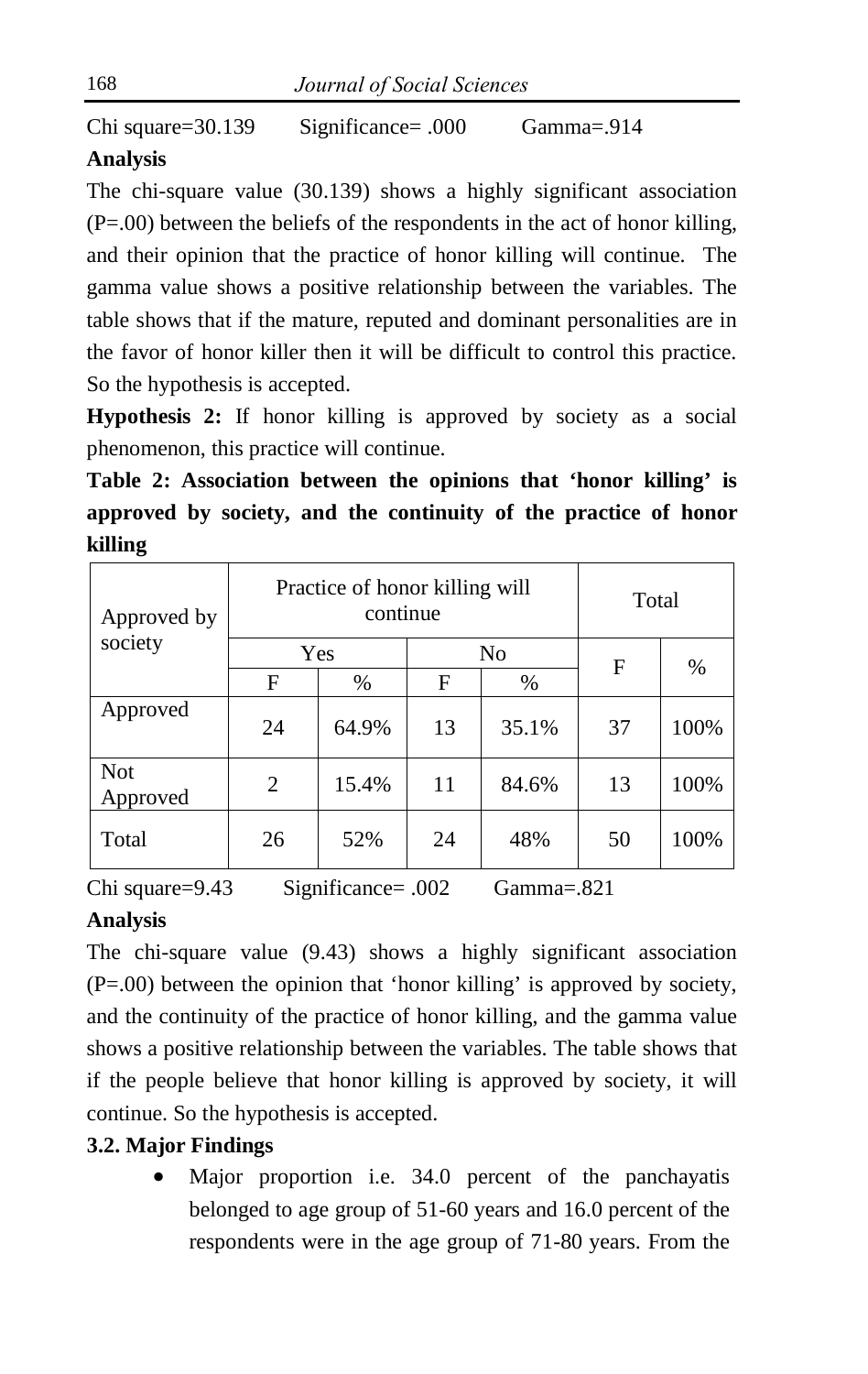above findings we can say that panchayatis are always mature and experienced people.

- All the respondents said that honor killing was practiced in their areas. It means that it was a serious issue.
- The majority of the respondents i.e. 70.0 percent said that honor killing had been taken as an ordinary murder in their area.
- Majority of the respondents i.e. 54.0 percent said that women were killed for the cause of honor. But 28.0 percent understood that both male and female were equally killed in the name of honor.
- Majority of the respondents (58%) believed that a person commits honor killing due to high social pressure.
- Majority of the respondents (44%) believed that the difference was found to a great extent between educated and illiterate families regarding the concept of honor killing.
- Greater part of the respondents (78%) percent said that community had the sympathetic behavior towards honor killer.
- Most of the respondents (74%) said that the practice of honor killing was approved by the society.
- Majority of the respondents (60%) percent suggested that education should be promoted to eliminate the practice of honor killing.

# **3.2 Conclusions**

The following results can be drawn from the bivariate analysis given above. Honor killing will continue because it is an approved act by the society and has become traditionally and socially accepted norm of the society. As an Islamic state our formal laws as well as Islamic laws strongly oppose the concept of honor killing. In spite of this, the trend is rising higher in our society because this concept is favored by the wellknown, reputed and leading people of the society. They believe that honor killing is a justified act for the honor killer in a certain situation and honor killers always get sympathetic behavior from the society because community considers honor killing a socially approved norm. The findings of the present research are in line with that of Akhter et al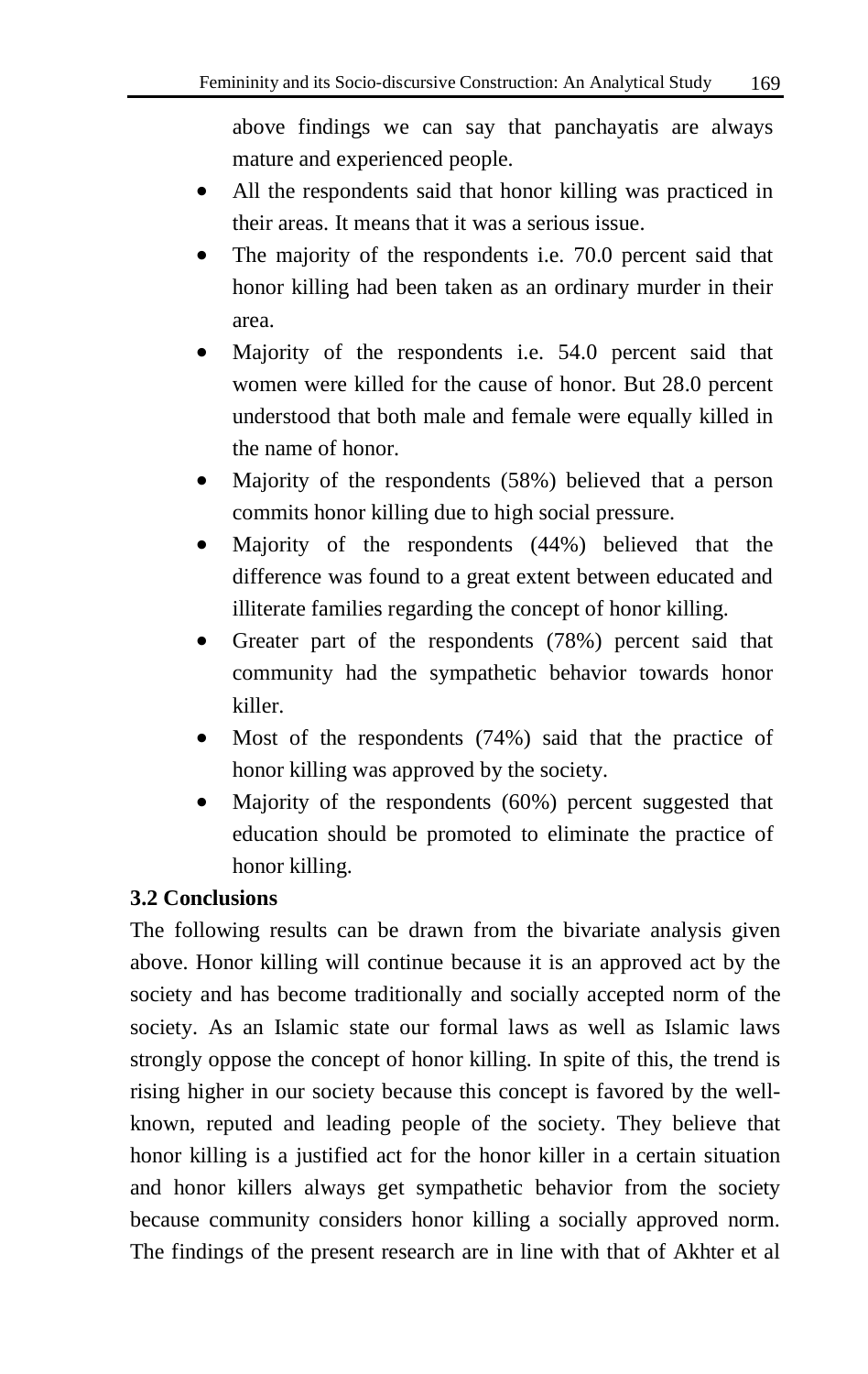(2001). They conducted a study on "Honor Killing as Socially Approved Murder" and revealed that honor killing is socially approved norm in southern Punjab. People are instigated and pressurized to commit this practice in our society. Honor killing is also treated as cultural norm and custom which is socially approved.

The findings of the present research are also in line with that of Shafaullah (2001). He conducted a study on "Socio-Economic Causes of Murders" and concluded that as far as the murder of honor is concerned the murderers justify their act of murder. They stated that it was required by their family and the norms prevailing in local areas. While Mayell (2002) in his article "Thousands of Women Killed for Family Honor" revealed that the concept of family honor justifies the act in the eyes of the members of the society. Most honor killings occur in countries where the concept of woman as a vessel of the family reputation predominates. There is also another misconception that it leaves the positive impact on the society because it creates a fear among others who indulge in certain unethical activities. All these things promote and support honor killing and hinder the way of all those policies which are made to stop it.

### **3.3 Recommendations**

- Law making and law enforcing agencies should take steps regarding honor killing.
- Severe laws should be enforced to control this practice.
- Religious and formal education should be provided in all the areas. If education is increased, there would be a change in the misconception about honor killing.
- Reforms should be brought in Pakistan penal code regarding criminal justice system.
- Religion should be reinforced as a factor of social control.
- More studies should be conducted to find out why honor killing is legally wrong but 'morally right'.
- Young generation is aware of the legal rights of women but they do not avail them due to culture and patriarchy. Bad old and new customs should be replaced or rooted out from the society.
- Justice should be assured at each level socially and legally, and within the families by the heads and sardars.